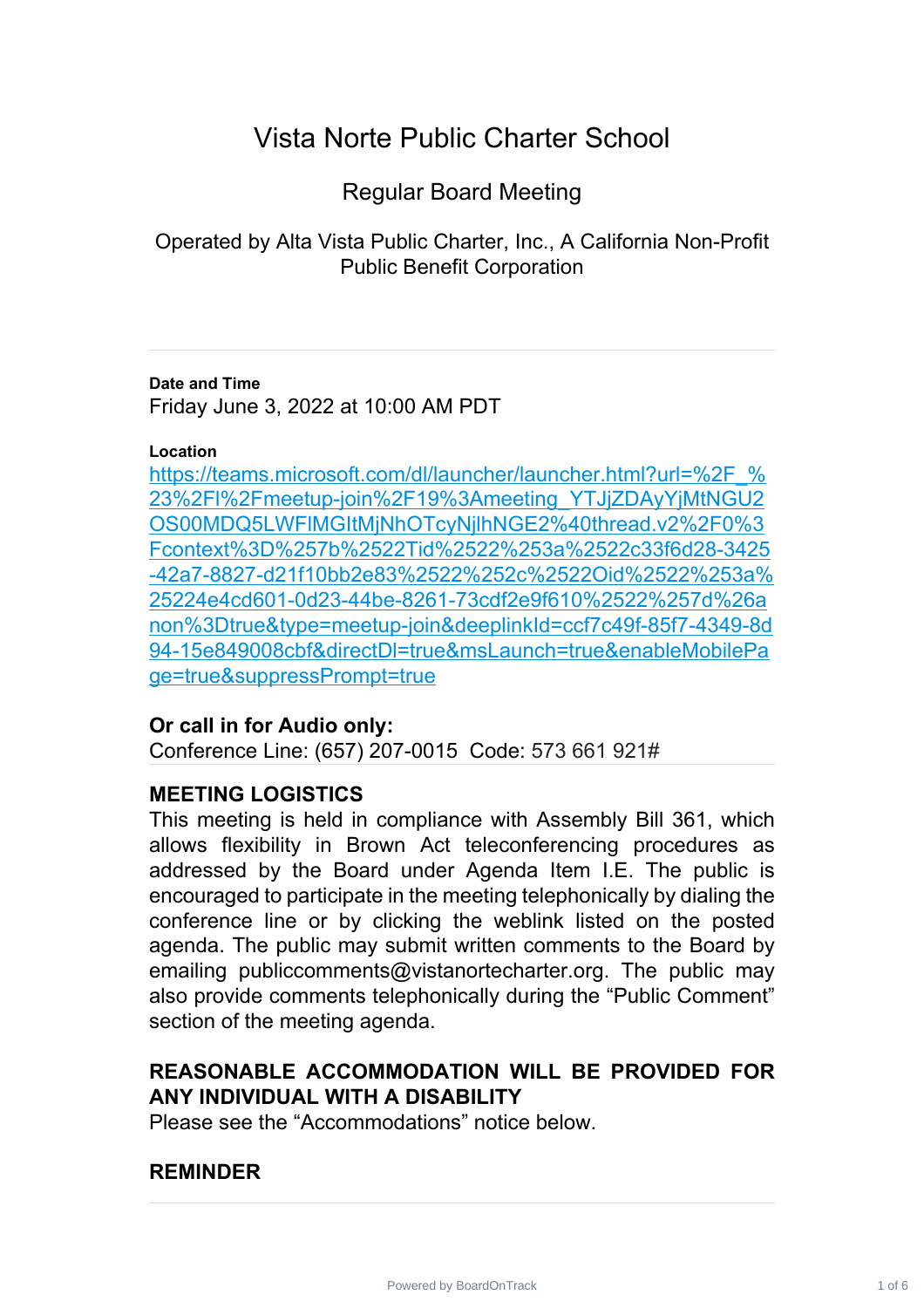As required by state law (SB 126), this meeting will be audio recorded and posted on the charter school's website.

| Agenda                                                                                                                                                                                                                                |         | <b>Purpose Presenter</b>        | <b>Time</b>        |
|---------------------------------------------------------------------------------------------------------------------------------------------------------------------------------------------------------------------------------------|---------|---------------------------------|--------------------|
| I. Opening Items                                                                                                                                                                                                                      |         |                                 | 10:00<br><b>AM</b> |
| <b>Opening Items</b>                                                                                                                                                                                                                  |         |                                 |                    |
| A. Call the Meeting to Order                                                                                                                                                                                                          |         | Carol<br>Stanford               |                    |
| <b>B.</b> Roll Call and Establishment of<br>Quorum                                                                                                                                                                                    |         | Carol<br>Stanford               |                    |
| Members of the Board Roll Call and Establishment of Quorum<br><b>Carol Stanford, Board President</b><br>Claudette Beck, Board Secretary<br>Mike Molloy, Board Member<br>John Dortch, Board Member<br>Barbara Willibrand, Board Member |         |                                 |                    |
| <b>C.</b> Pledge of Allegiance                                                                                                                                                                                                        |         | Carol<br>Stanford               |                    |
| <b>D.</b> Staff Introductions                                                                                                                                                                                                         |         | Carol<br>Stanford               |                    |
| At this time, staff members will be invited to state their names and titles.                                                                                                                                                          |         |                                 |                    |
| <b>E.</b> Adopt Resolution Continuing<br>Board of Directors' Authority to Hold<br><b>Virtual or Teleconference Meetings</b><br><b>Pursuant to Assembly Bill 361</b>                                                                   | Vote    | <b>Jeff</b><br><b>Martineau</b> |                    |
| <b>F.</b> Approve Agenda for the June 3,<br>2022 Regular Public Meeting of the<br><b>Board of Directors</b>                                                                                                                           | Vote    | Carol<br>Stanford               |                    |
| <b>G.</b> Approve Minutes of the May 16,                                                                                                                                                                                              | Approve | Carol                           |                    |

### **II. Consent Agenda**

Board of Directors

*All items listed under consent agenda are considered by the Board to be routine and consistent with approved policies and practices of the*

Stanford

2022, Regular Public Meeting of the Minutes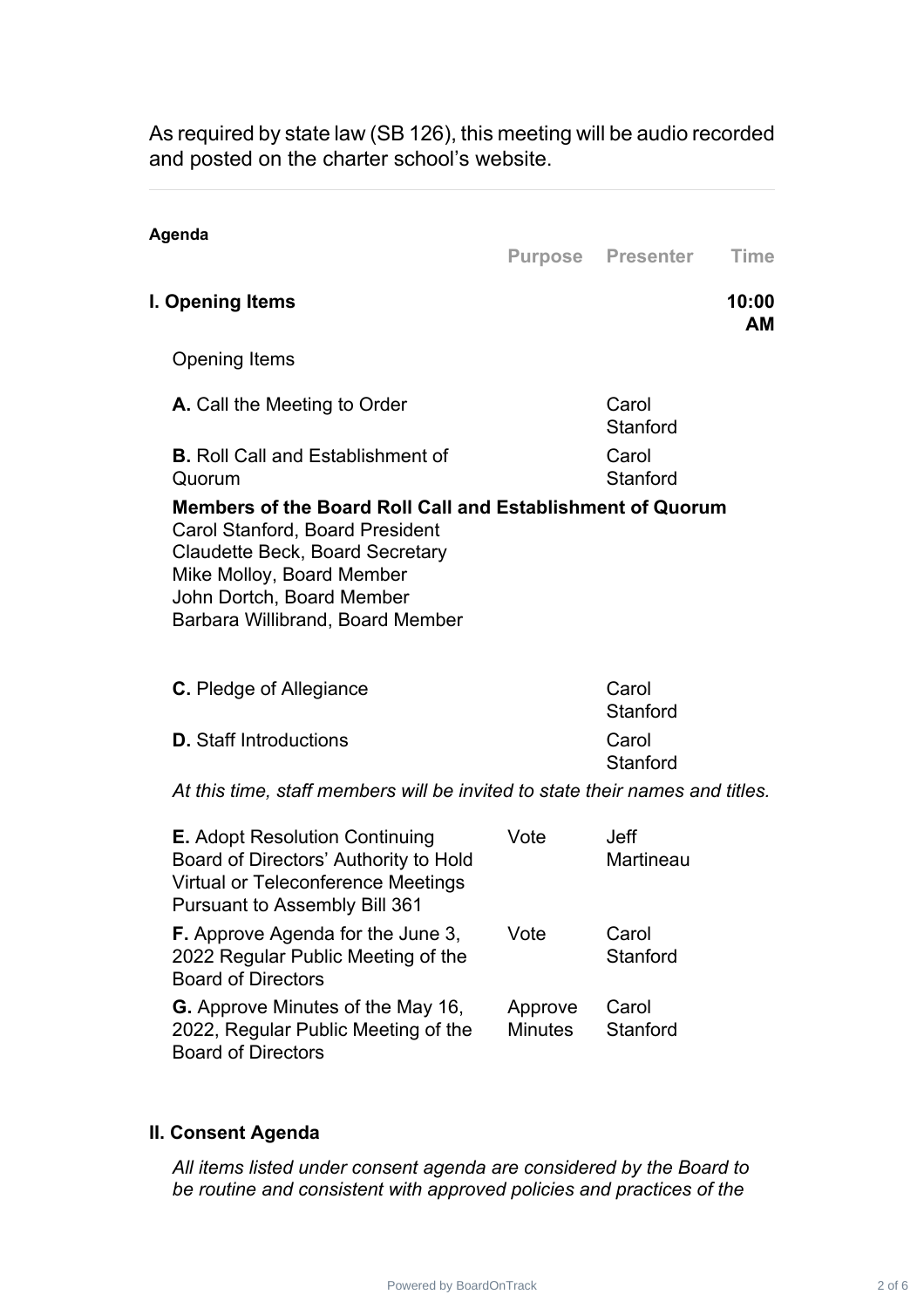#### **Purpose Presenter Time**

*Charter School. The Board will be asked to approve all of the consent agenda items by a single vote unless requested by a Board member to be discussed and considered for action separately.*

| A. Consent Agenda Items | Vote | Carol    |
|-------------------------|------|----------|
|                         |      | Stanford |

1. The Board will be asked to accept the Uniform Complaints Report for the 2021-2022 school year: 0 Complaints Received

#### **III. Public Comment**

*At this time, members of the public may address the Board on any item within the subject matter jurisdiction of the Board, whether or not the item is on the agenda, by dialing the teleconference line or by clicking the weblink listed on the posted agenda. The time allotted per presentation will not exceed three (3) minutes, except in the case where a member of the public utilizes a translator, in which case the time allotted will not exceed six (6) minutes. In accordance with the Brown Act, no action may occur at this time, but it is the Board's prerogative to hold a brief discussion, provide information to the public, provide direction to staff, or schedule the matter for a future meeting.*

| <b>A.</b> Public Comment                                                                                                                  | FYI        | Carol<br>Stanford |
|-------------------------------------------------------------------------------------------------------------------------------------------|------------|-------------------|
| <b>IV. School Reports and Information</b>                                                                                                 |            |                   |
| A. Area Superintendent Update                                                                                                             | <b>FYI</b> | Janet<br>Wilson   |
| <b>B.</b> Report on Mathematics<br><b>Placement Results</b>                                                                               | <b>FYI</b> | Janet<br>Wilson   |
| <b>C.</b> LCFF Local Indicators Report for<br><b>School Year 2021-2022</b>                                                                | <b>FYI</b> | Janet<br>Wilson   |
| <b>D.</b> School Survey Report                                                                                                            | <b>FYI</b> | Janet<br>Wilson   |
| <b>E.</b> Annual IRS Form 990, Return of<br><b>Organization Exempt From Income</b><br>Tax and the California return for<br>2020, as filed | <b>FYI</b> | Guita<br>Sharifi  |
| <b>F.</b> Finance Update                                                                                                                  | <b>FYI</b> | Guita<br>Sharifi  |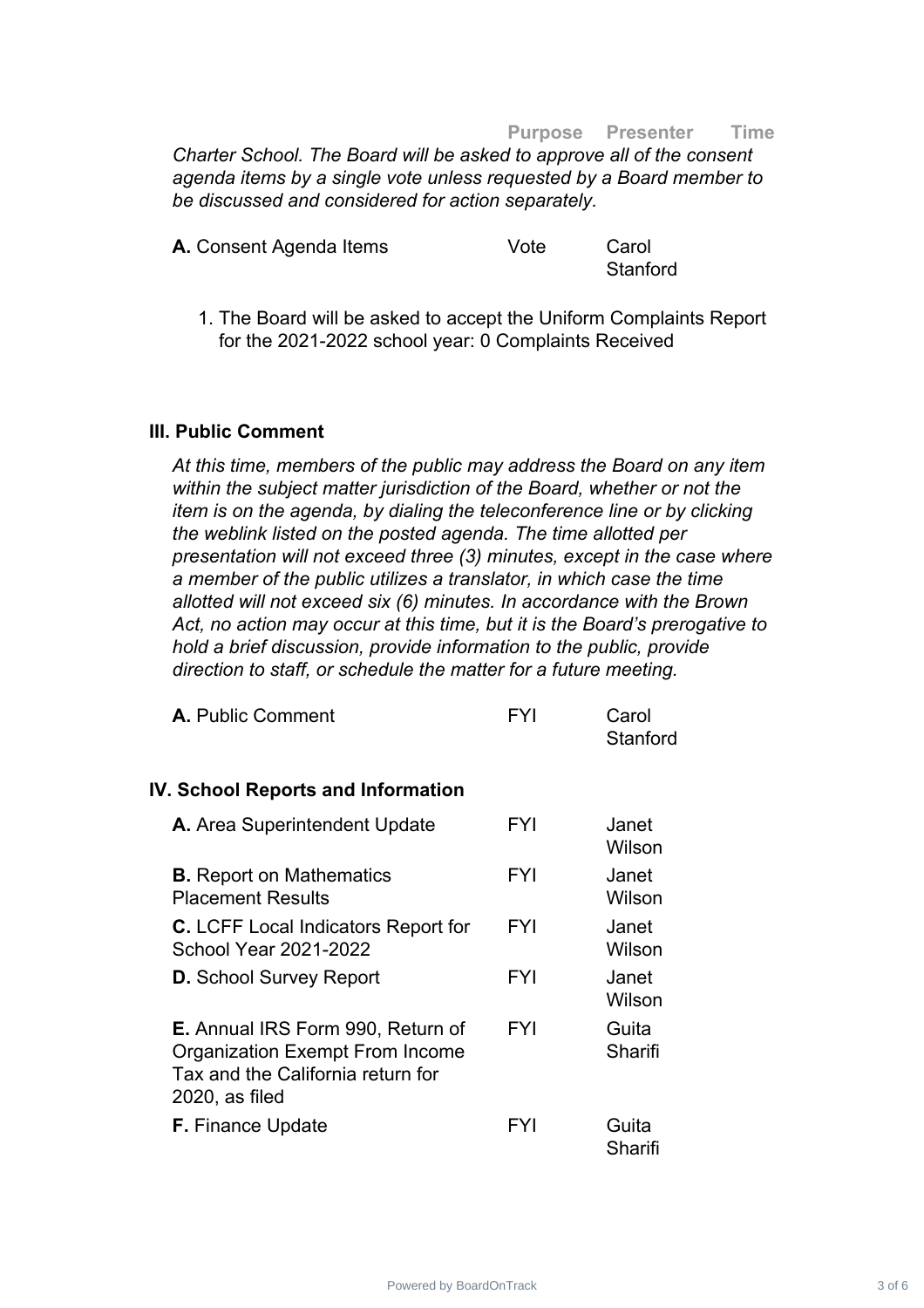| <b>G.</b> Area Superintendent Performance<br><b>Review (Evaluation Tool for school</b><br>year 2022-2023), First Read                                                                                                                                                                                                                                                                | <b>Purpose</b><br><b>FYI</b> | <b>Presenter</b><br><b>Jeff</b><br><b>Martineau</b> | <b>Time</b> |
|--------------------------------------------------------------------------------------------------------------------------------------------------------------------------------------------------------------------------------------------------------------------------------------------------------------------------------------------------------------------------------------|------------------------------|-----------------------------------------------------|-------------|
| V. Public Hearing                                                                                                                                                                                                                                                                                                                                                                    |                              |                                                     |             |
| A. Open Public Hearing                                                                                                                                                                                                                                                                                                                                                               | Vote                         | Carol<br>Stanford                                   |             |
| <b>B.</b> The Board will hold a public<br>hearing to solicit the<br>recommendations and comments of<br>members of the public regarding the<br><b>Budget Overview for Parents and the</b><br><b>Local Control Accountability Plan</b><br>(LCAP) for the 2022-2023 school<br>year                                                                                                      | <b>Discuss</b>               | Janet<br>Wilson                                     |             |
| <b>C.</b> Close Public Hearing                                                                                                                                                                                                                                                                                                                                                       | Vote                         | Carol<br>Stanford                                   |             |
| <b>VI. Action Items</b>                                                                                                                                                                                                                                                                                                                                                              |                              |                                                     |             |
| A. The Board will be asked to<br>confirm its acknowledgement that<br>Carol Stanford, Claudette Beck, Mike<br>Molloy, John Dortch and Barbara<br>Willibrand, have been reappointed as<br>members of the Board of Directors<br>by Educational Advancement<br>Corporation, the sole member of Alta<br>Vista Public Charter, Inc., for the<br>term July 1, 2022 through June 30,<br>2023 | Vote                         | Legal                                               |             |
| <b>B.</b> The Board will be asked to<br>approve the amended Conflict of<br><b>Interest Code</b>                                                                                                                                                                                                                                                                                      | Vote                         | <b>Jeff</b><br>Martineau                            |             |
| <b>C.</b> The Board will be asked to re-<br>authorize the Corporate Officers and<br>Senior Administration to make all<br>reasonable and necessary business<br>arrangements, and enter into all<br>reasonable and necessary<br>transactions, including but not limited<br>to, contracts with vendors,<br>employees, consultants and others                                            | Vote                         | Carol<br>Stanford                                   |             |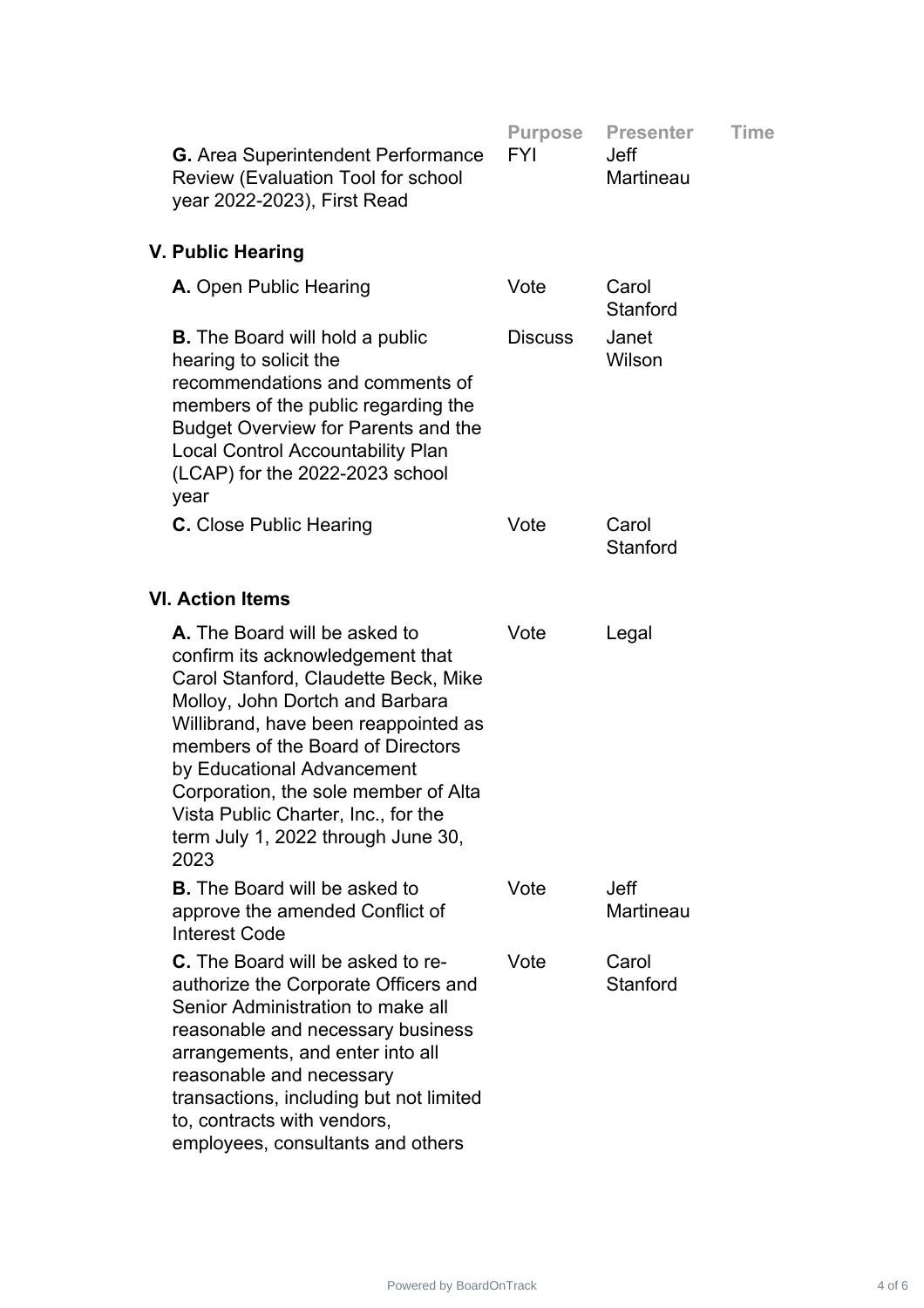|                                                                                                                                                                                                                             | <b>Purpose</b> | <b>Presenter</b>  | <b>Time</b> |
|-----------------------------------------------------------------------------------------------------------------------------------------------------------------------------------------------------------------------------|----------------|-------------------|-------------|
| <b>D.</b> The Board will be asked to re-<br>authorize the Corporate Officers to<br>award discretionary incentives to<br>employees at various sundry times                                                                   | Vote           | Carol<br>Stanford |             |
| <b>E.</b> The Board will be asked to<br>approve the Local Control Funding<br>Formula (LCFF) for school year<br>2022-2023, which drives the primary<br>source of funding for the charter<br>school                           | Vote           | Guita<br>Sharifi  |             |
| <b>F.</b> The Board will be asked to<br>approve the Education Protection<br>Account (EPA) spending<br>determinations                                                                                                        | Vote           | Guita<br>Sharifi  |             |
| <b>G.</b> The Board will be asked to<br>approve the Budget for the 2022-<br>2023 fiscal year                                                                                                                                | Vote           | Guita<br>Sharifi  |             |
| <b>H.</b> The Board will be asked to<br>approve the Budget Overview for<br><b>Parents and the Local Control</b><br>Accountability Plan (LCAP) for the<br>2022-2023 school year                                              | Vote           | Janet<br>Wilson   |             |
| <b>I.</b> The Board will be asked to approve<br>the school's Title I federal addendum<br>for Schoolwide Program for the<br>2022-2023 fiscal year                                                                            | Vote           | Janet<br>Wilson   |             |
| <b>J.</b> The Board will be asked to<br>approve the Consolidated<br>Application process and submission<br>for all reports required for the 2022-<br>2023 school year                                                        | Vote           | Janet<br>Wilson   |             |
| K. The Board will be asked to renew<br>a Revolving Line of Credit (RLOC)<br>from Hanmi Bank for the 2022-2023<br>school year, as needed, to maintain<br>adequate cash flow pursuant to the<br><b>RLOC</b> provisions        | Vote           | Guita<br>Sharifi  |             |
| L. The Board will be asked to<br>approve obtaining a loan from LLAC<br>during the 2022-2023 fiscal year, as<br>needed to maintain adequate cash<br>flow, pursuant to promissory note<br>provisions with applicable interest | Vote           | Guita<br>Sharifi  |             |